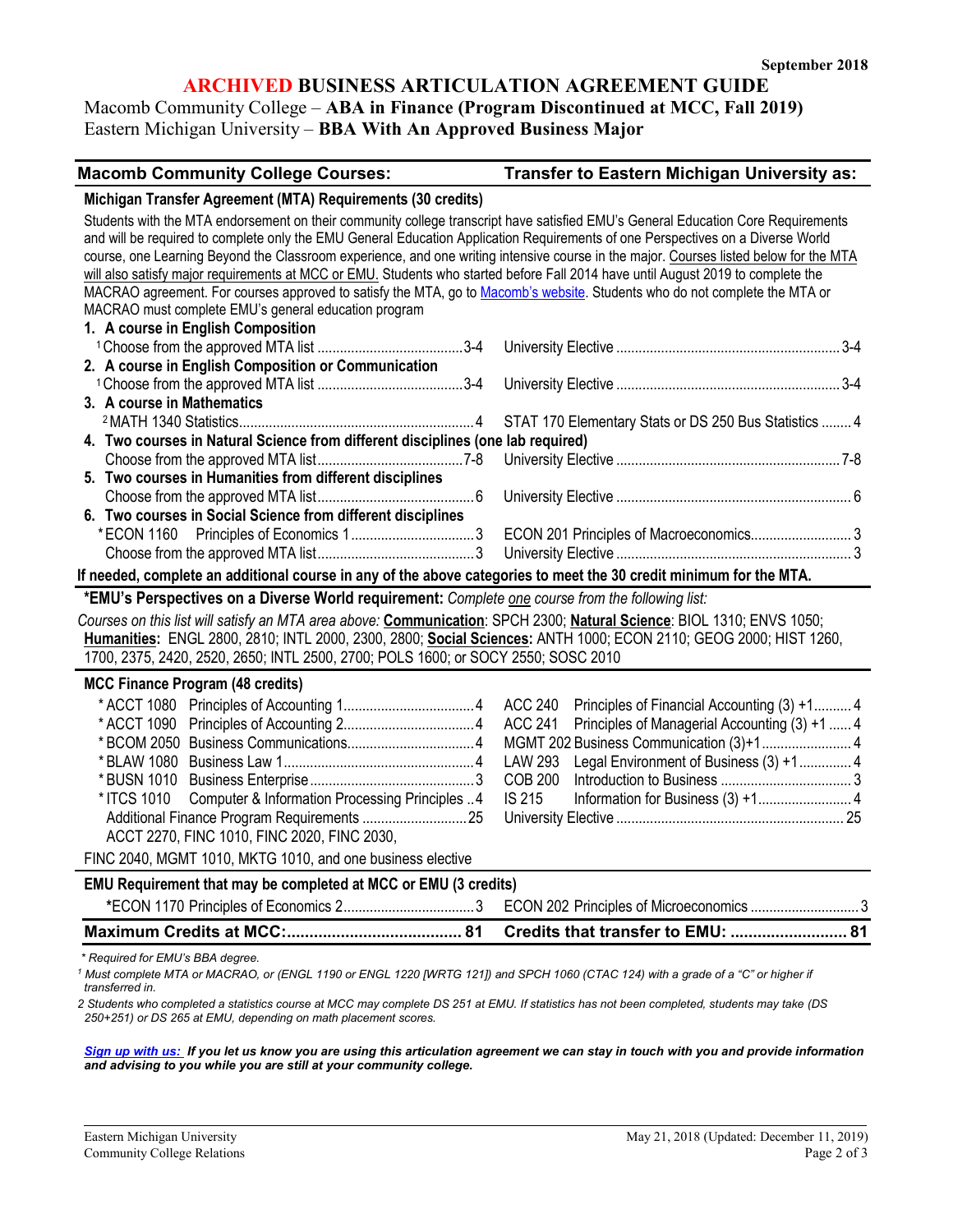## **ARCHIVED BUSINESS ARTICULATION AGREEMENT GUIDE**

Macomb Community College – **ABA in Finance (Program Discontinued at MCC, Fall 2019)** Eastern Michigan University – **BBA With An Approved Business Major**

### **Completion of EMU's BBA Program**

|                                                                                                                                                                                                                                                                                                           | <b>Major Requirements</b>                                                                     | (42-51 credits)                                                                                                                                             |  |
|-----------------------------------------------------------------------------------------------------------------------------------------------------------------------------------------------------------------------------------------------------------------------------------------------------------|-----------------------------------------------------------------------------------------------|-------------------------------------------------------------------------------------------------------------------------------------------------------------|--|
|                                                                                                                                                                                                                                                                                                           | <b>Business Core (18 credits)</b>                                                             | <sup>1</sup> DS 251 Bus Stats for Decision Making (or DS 265)3<br>MGMT 386 Organizational Behavior & Theory3<br>OM 374 Intro to Production/Operations Mgmt3 |  |
| Discipline Requirements (24-33 credits)<br>Students may complete discipline requirements in any of<br>the following areas:<br>accounting, accounting information systems, computer<br>information systems, economics, entrepreneurship, general<br>business, marketing, management, finance, supply chain |                                                                                               |                                                                                                                                                             |  |
| management                                                                                                                                                                                                                                                                                                |                                                                                               | Note: Each student must complete a writing intensive course<br>as part of the major. Consult your advisor for course options.                               |  |
| <b>LBC Requirement</b>                                                                                                                                                                                                                                                                                    | One Learning beyond the Classroom (LBC) course or<br>College of Business advisor for options. | $(0-3 \text{ credits})$<br>noncredit experience must be completed at EMU. Consult                                                                           |  |
|                                                                                                                                                                                                                                                                                                           |                                                                                               | Minimum Credits at EMU: 42-51                                                                                                                               |  |

| *Minimum Credits to Graduate: 124 |  |
|-----------------------------------|--|

#### **Sample Sequence for completing the program:**

*Students following this agreement have the option of selecting any of the following disciplines to complete the BBA: accounting, accounting information systems, computer information systems, economics, entrepreneurship, general business, marketing, management, finance, or supply chain management. The recommended course sequence for each discipline can be obtained from the COB Advising Center.*

| <b>Fall Semester</b>                               | (15 credits)            |
|----------------------------------------------------|-------------------------|
|                                                    |                         |
|                                                    |                         |
|                                                    |                         |
|                                                    |                         |
| <b>Winter Semester</b>                             | $(15 \text{ credits})$  |
|                                                    |                         |
| Discipline Requirements or Electives  12           |                         |
| <b>Summer Semester</b>                             | (12 credits)            |
| MGMT 490 F,W, S, online, Concur Prereq: OM 3743    |                         |
| OM 374 F, W, S, online, Prereq: DS 251 or DS 265 3 |                         |
|                                                    |                         |
| <b>Fall Semester</b>                               | $(0-9 \text{ credits})$ |
|                                                    |                         |

*1 Required business foundation course. Must be completed before formal admission to the BBA program. Students who completed a statistics course at MCC may complete DS 251 at EMU. If statistics has not been transferred, students may take (STAT 170 or DS 250) and DS 251 or DS 265, depending on the math placement scores. See page 3 for admission requirements.* 

*\* The minimum credits required to graduate is 124 but the total will vary depending on the business discipline completed at EMU and the program completed at MCC. If sufficient credits aren't transferred, additional credit may need to be completed at EMU to satisfy the minimum required for graduation.*